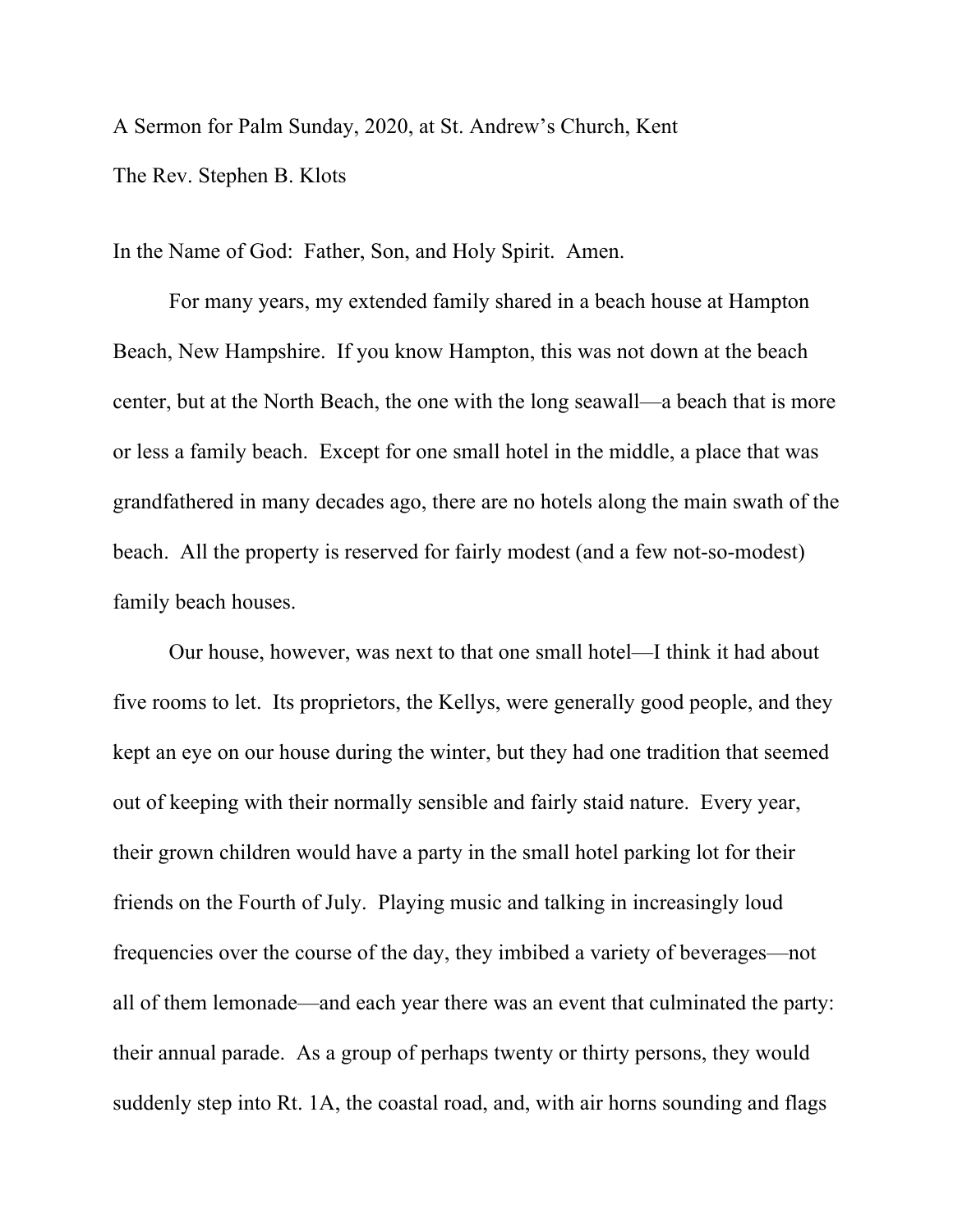waving and children shouting and dogs barking and what not else happening, they would march one block south on 1A, then one block over to the back road, Kings Highway, then one block north on Kings Highway, and then back to the small parking lot of the hotel. It was not anything like the Boston Pops and the 1812 overture. It was not anything like our solemn Memorial Day parade here in Kent. Joyful, yes, and patriotic, perhaps, but most of all, it was a motley sight.

I think of the Kellys and their parade every year on Palm Sunday when we read about Jesus' triumphant entrance into Jerusalem. That, too, was not an ordinary parade, and I suspect there was something rather motley about it. The good people of Jerusalem had undoubtedly seen parades before—great spectacles, processions of power and might by the Romans, parades that underscored the strength of the Roman conquerors and their armies, parades that were meant to intimidate and inspire, parades with horses and trumpets and chariots and gladiators clad in armor.

This was not such a parade. There was Jesus, riding on a donkey—or was it a colt? The Gospel of Matthew is unclear on that detail. Somehow he seems to be riding on both. Matthew tells us this was to fulfill the scriptural prophecy, "Your king is coming to you, humble, and mounted on a donkey, and on a colt, the foal of a donkey." And the crowd—or was it a mob?—throwing palm branches in his path, something indeed they would do for a king; and shouting Hosanna to him,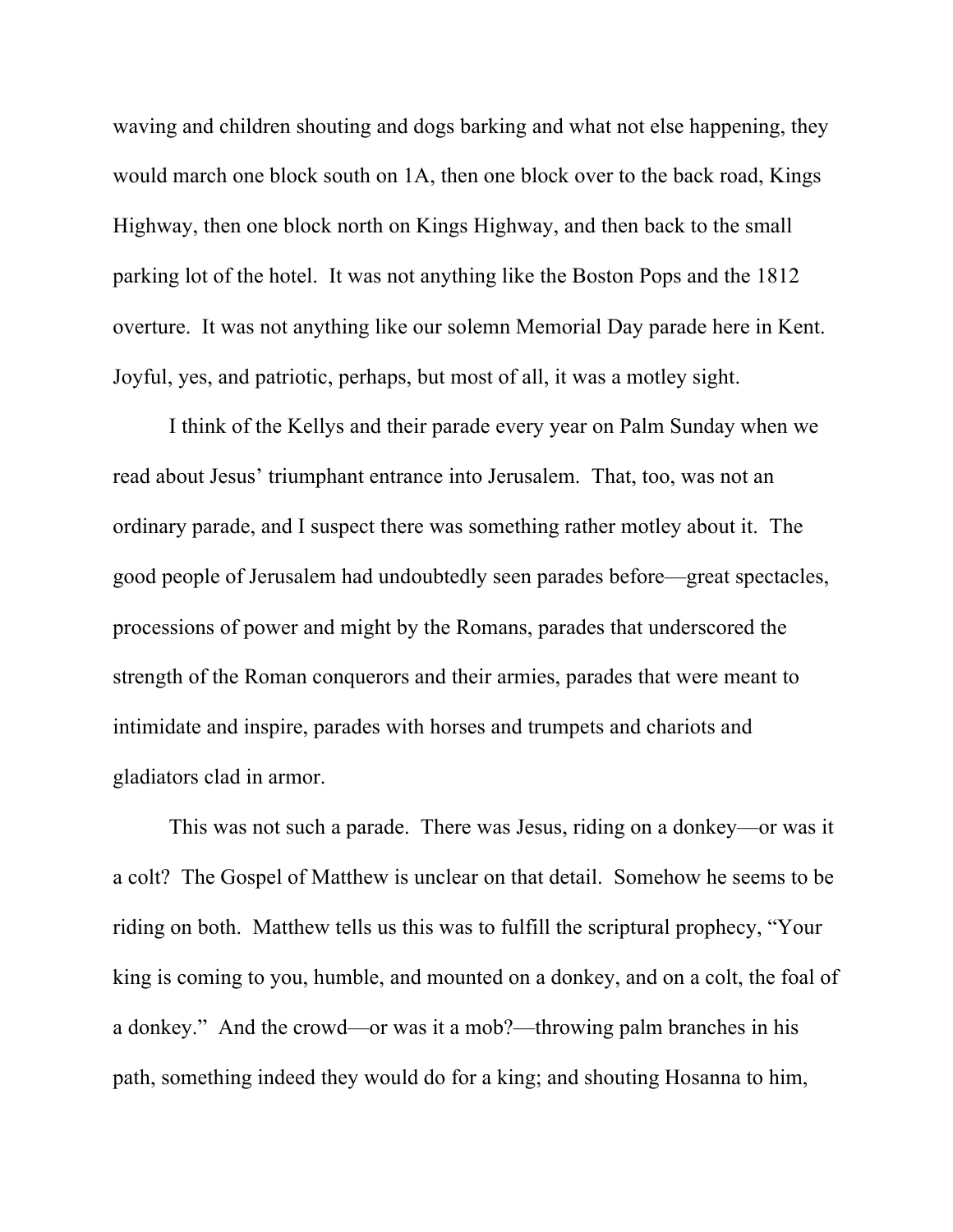indicating that they saw him somehow as their savior. But a savior from what? Perhaps they had heard about Jesus raising Lazarus from the dead, and some of them wanted him to do similarly powerful miracles for them. Perhaps they longed for a new king and political savior of Israel, someone who could throw out the Romans. Their expectations are unclear, but I cannot help but think that they saw Jesus as something **other than** the embodiment of the love of God—a way of suffering and sacrifice. I cannot help but think that they saw Jesus as someone who would solve all their problems. I cannot help but think that, even with the motley nature of this parade, they were yearning for Jesus to be a god of power and might—but with a more earthly understanding of the nature of that power than what came to pass on Good Friday.

In my English class, I often have my students read a sonnet by Percy Bysshe Shelley that says something about that sort of temporal power. It's called "Ozymandias". Perhaps you have heard it:

> I met a traveller from an antique land Who said: Two vast and trunkless legs of stone Stand in the desert. Near them, on the sand, Half sunk, a shattered visage lies, whose frown, And wrinkled lip, and sneer of cold command, Tell that its sculptor well those passions read Which yet survive, stamped on these lifeless things, The hand that mocked them and the heart that fed: And on the pedestal these words appear: 'My name is Ozymandias, king of kings: Look on my works, ye Mighty, and despair!'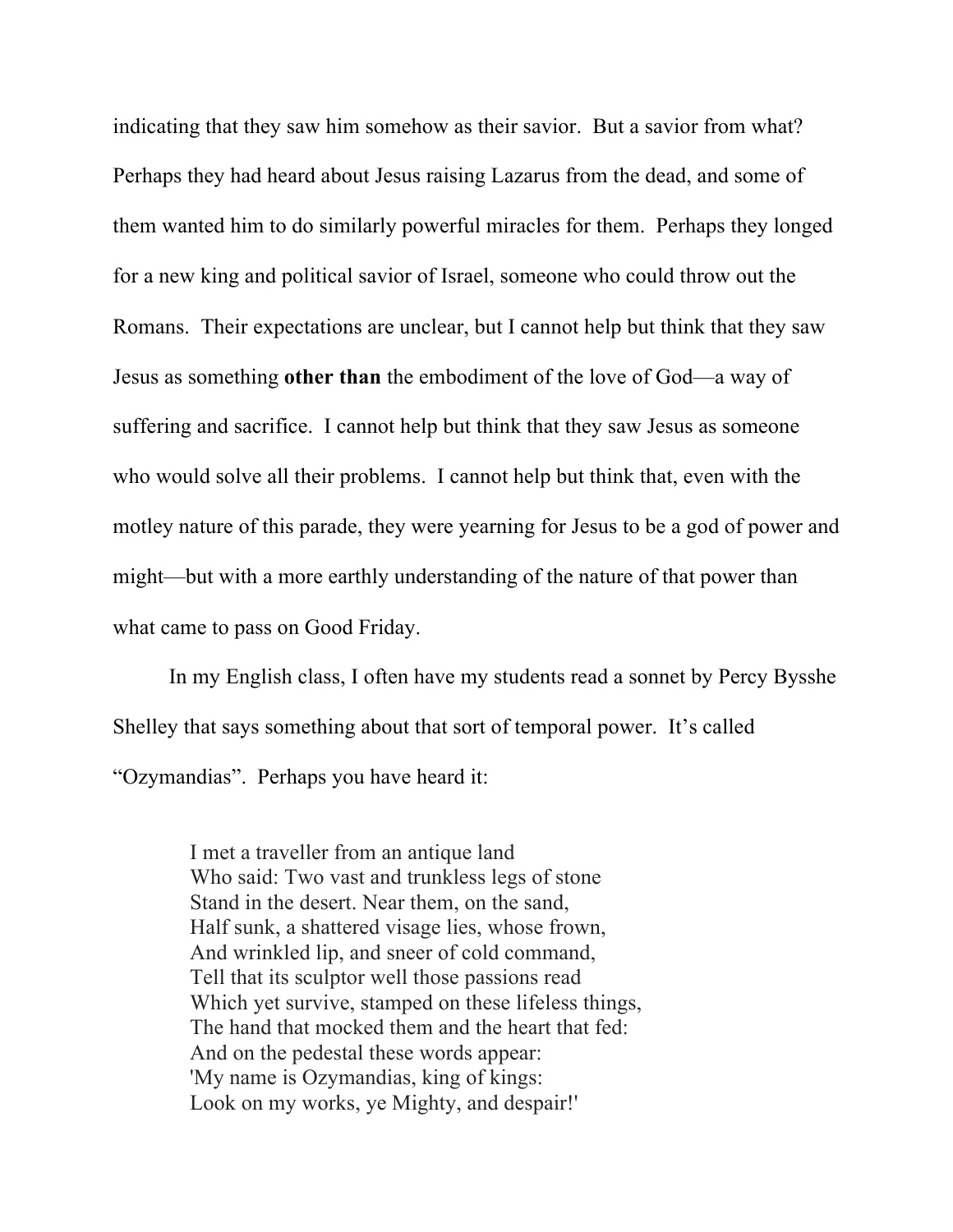Nothing beside remains. Round the decay Of that colossal wreck, boundless and bare The lone and level sands stretch far away."

That king of kings, Ozymandias, was clearly a very different person from the one carried into Jerusalem on a donkey, or perhaps a colt. That king's visage bore a sneer, a frown, and a wrinkled lip, and his statue challenged anyone, even the mighty to look on his works—perhaps his greatest fortress or mightiest castle or most glorious city—and despair. He was a great king of power and might, at least of an earthly sort of power and might.

Our Epistle today from Philippians says something very different about our King of Kings. It speaks of "Christ Jesus, who, though he was in the form of God, did not regard equality with God as something to be exploited, but emptied himself, taking the form of a slave, being born in human likeness. And being found in human form, he humbled himself and became obedient to the point of death- even death on a cross." On this day, on Palm Sunday, we begin to see the true nature of Jesus's kingship. In this motley parade through the streets of Jerusalem, it is one that challenges all attempts to find ultimate meaning in temporal power. It is one built on self-emptying humility. It is one that points inexorably to the cross on Good Friday, and the self-giving love of God in Christ for each one us, no matter how much we are like the members of that mob who one moment were proclaiming their Hosannas but soon thereafter were screaming for blood.